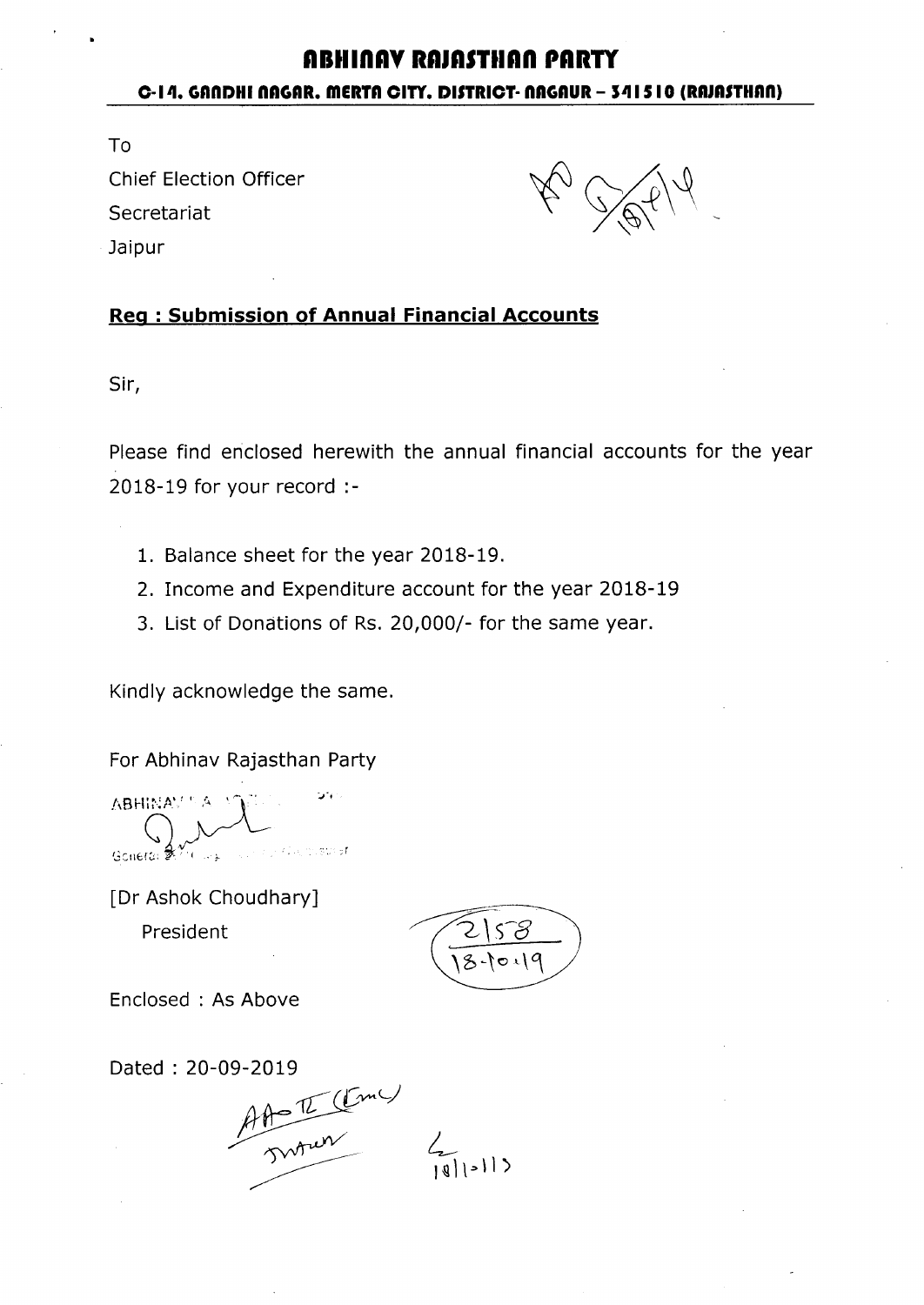## **ABHINAV RAJASTHA PARTY** C-14, GANDHI NAGAR, MERTA CITY, DISTRICT NAGAUR - 341510 (RAJASTHAN)

LIST OF DONATIONS R4ECEIVED DURING THE YEAR 2018-19 (MORE THAN Rs. 20,000/-

| <b>DATE</b> | <b>NAME OF DONER</b>                   | <b>PAN</b>        | <b>AMOUNT</b> |
|-------------|----------------------------------------|-------------------|---------------|
| 27-09-2018  | TARUN TANK, JODHPUR                    | ADRPT5609G        | 100089        |
| 18-10-2018  | TARUN TANK, JODHPUR                    | ADRPT5609G        | 100008        |
| 09/11/18    | DR. BIRBAL SINGH DANA                  | AAKPD9324N        | 50000         |
| 08/01/19    | YASH SAINI, JAIPUR                     | EBKPS3057N        | 100000        |
| 10/01/19    | YASH SAINI, JAIPUR                     | EBKPS3057N        | 100000        |
| 17-01-2019  | HARSH BADAYA, JAIPUR                   | ANTPB8088M        | 100000        |
| 25-02-2019  | MADAN MOHAN SUTHAR                     | AGMPS7000E        | 100000        |
| 12/3/19     | HARSH BADAYA, JAIPUR                   | <b>ANTPB8088M</b> | 150000        |
| 18-03-2019  | SATYA PRAKASH SHARMA                   | <b>BDZPS6454B</b> | 50000         |
| 27-03-2019  | <b>GUPTA GAJANAND &amp; ASSOCIATES</b> | AAMFG6918R        | 300000        |
| 31-03-2019  | DR. BIRBAL SINGH DANA                  | AAKPD9324N        | 350000        |
|             |                                        |                   |               |

## FOR ABHINAV RAJASTHAN PARTY

 $\frac{1}{2} \frac{1}{2} \frac{1}{2} \frac{1}{2}$  . سىل  $O_{\lambda}$ 

[DR ASHOK CHOUDHARY] PRESIDENT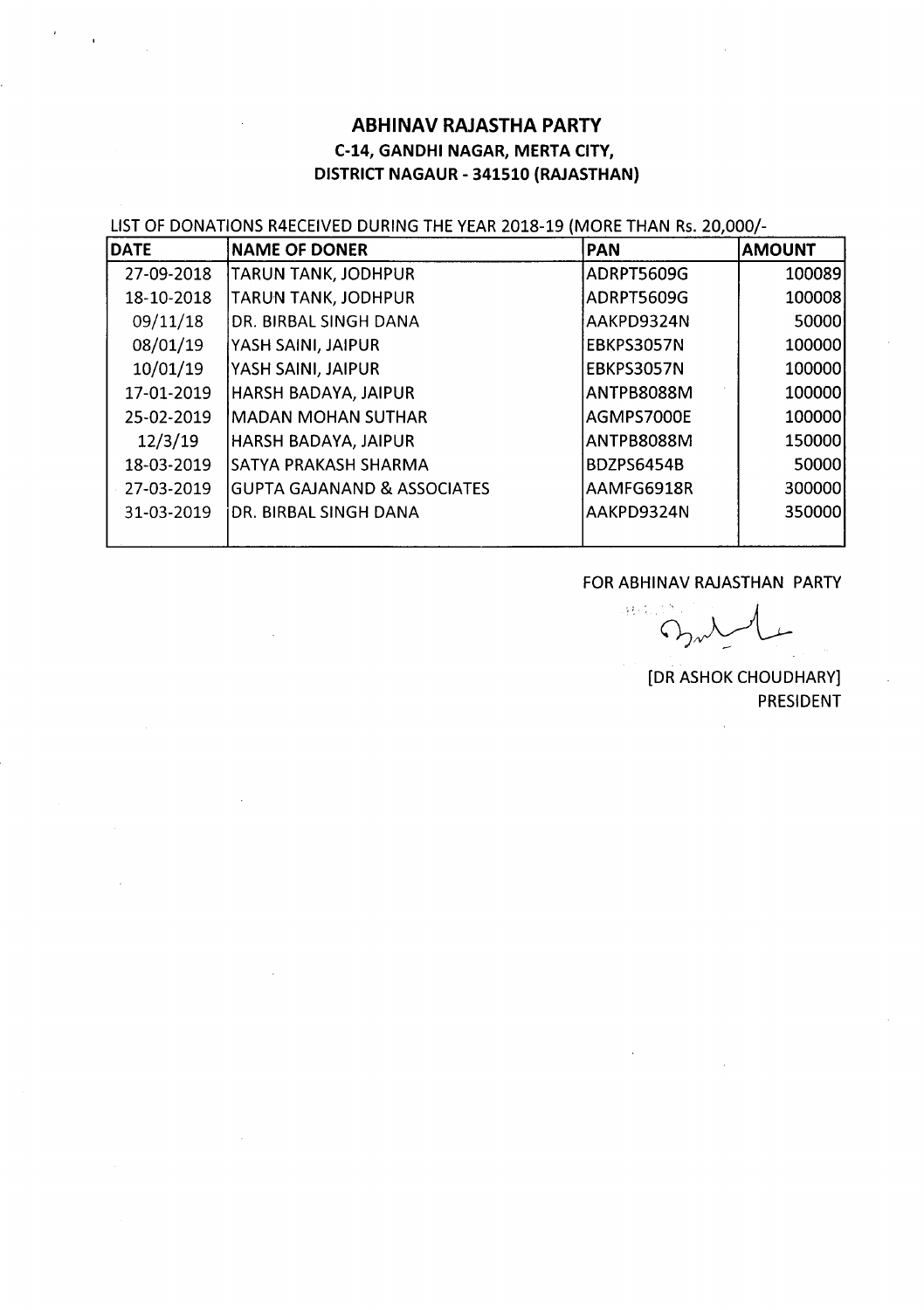Abhinav Rajasthan Party<br>C-14 Gandhi Nagar<br>Merta City<br>Nagaur

# **Profit & Loss A/c**<br>1-Apr-2018 to 31-Mar-2019

| <b>Particulars</b>                             | 1-Apr-2018 to 31-Mar-2019 |              | Particulars                                       | 1-Apr-2018 to 31-Mar-2019 |              |
|------------------------------------------------|---------------------------|--------------|---------------------------------------------------|---------------------------|--------------|
| <b>Direct Expenses</b><br><b>Donation Paid</b> | 55,000.00                 | 55,000.00    | <b>Direct Incomes</b><br><b>Donation Received</b> | 42, 26, 331. 31           | 42,26,331.31 |
| <b>Indirect Expenses</b>                       |                           | 86,43,039.06 | <b>Nett Loss</b>                                  |                           | 44,71,707.75 |
| Salary                                         | 3.04.000.00               |              |                                                   |                           |              |
| <b>Advertisement Expenses</b>                  | 54, 16, 580.00            |              |                                                   |                           |              |
| <b>Bank Charges</b>                            | 941.06                    |              |                                                   |                           |              |
| Election 2018 Expenses                         | 27,58,518.00              |              |                                                   |                           |              |
| <b>Meeting Expenses</b>                        | 88,000.00                 |              |                                                   |                           |              |
| <b>Printing Expenses</b>                       | 15,000.00                 |              |                                                   |                           |              |
| Program Expenses                               | 15,000.00                 |              |                                                   |                           |              |
| Salary Expesnes                                | 45,000.00                 |              |                                                   |                           |              |
| Total                                          |                           | 86,98,039.06 | Total                                             |                           | 86,98,039.06 |

ABHINAV RAJASTHAN PARTY

 $\mathbf{r}$  $\bigcap$ 

General Secretary President/Treausurer